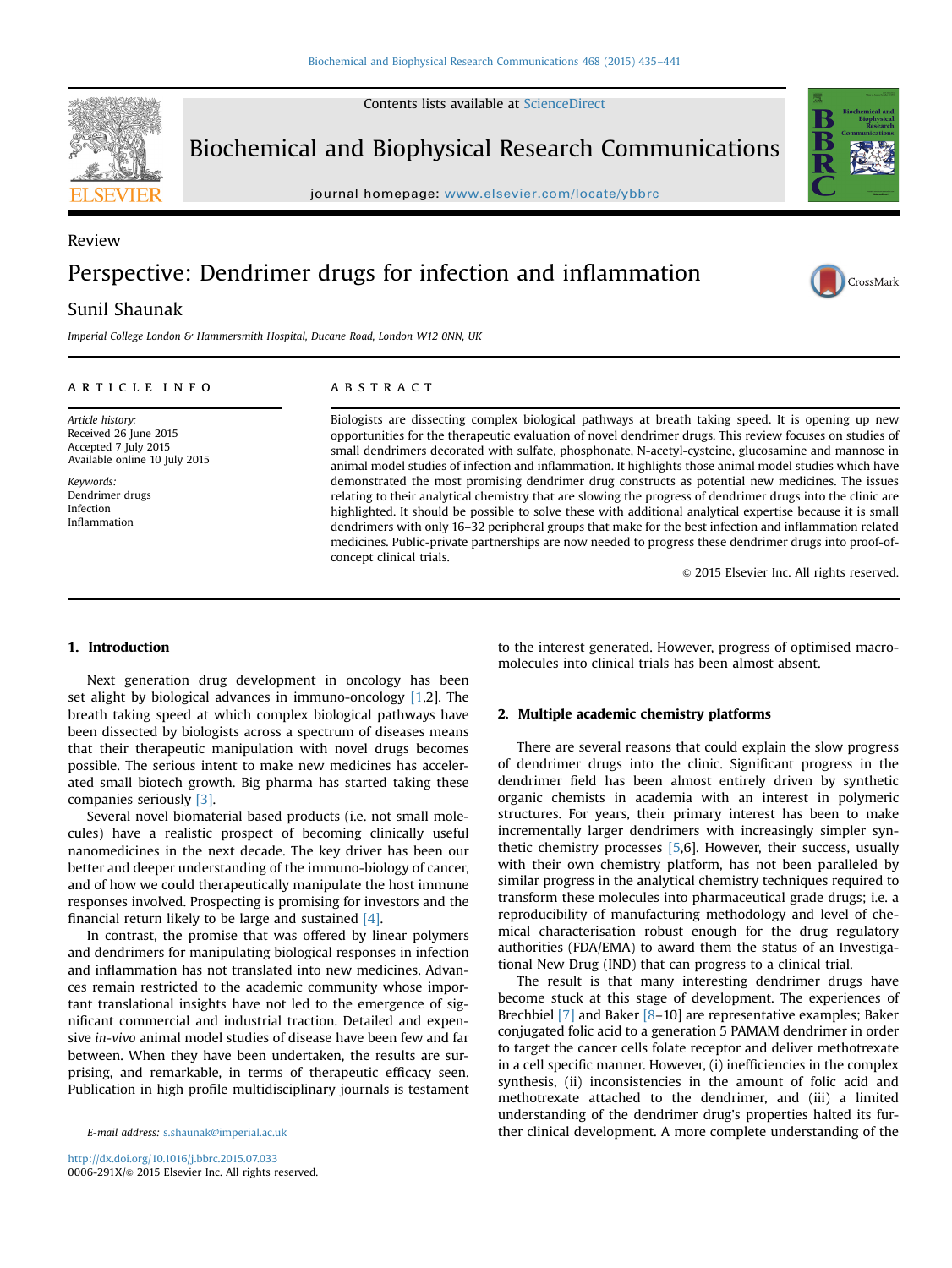interactions between the synthetic polymer and the target biological system was necessary. In both cases [\[7](#page-5-0)–10], the need for an intravenous route of administration of these dendrimer drugs further complicated their development into new medicines.

From the FDAs perspective, the issues as they relate to nanoparticles and nanoparticular drug delivery systems have been discussed by Hamburg [\[11\]](#page-5-0) and Narang [\[12\]](#page-5-0). A particular challenge for dendrimer drugs remains the subject of active academic analytical research into producing reliable and reproducible mass spec data [\[13](#page-5-0)–16].

#### 3. Bigger dendrimers doesn't mean better medicines

The problem of turning dendrimers (and the same applies to linear polymers) into medicines has been compounded by the belief that making them bigger will make them better, and therapeutically more useful. In fact, this approach has primarily served to make the analytical chemistry challenges exponentially more difficult. It was done in the pursuit of two concepts. The first was that cavities within the dendrimer could be used to concentrate and carry small molecule drugs [\[17](#page-5-0),18]. The second was that toxic anti-cancer drugs could be delivered and concentrated within tumours using the Enhanced Permeability and Retention (EPR) effect [\[19](#page-5-0),20].

From the infection perspective, the hope has been to replicate and expand on the commercial success of liposomal-Amphotericin B (Ambisome) for treating invasive fungal infections. This has not proven to be the case because the cost of new drug delivery dendrimer platforms has not been commercially viable when compared to the low cost of the generic small molecule antiinfective drugs being delivered [\[21\]](#page-5-0). In this specific context, we have recently shown, in two in vivo mouse model systems, that very small MWt and very well characterised and low cost polymethacrylic acid of MWt 3.52 kDa can be used to effectively deliver amphotericin B to the site of infection for the cure of parasitic (cutaneous leishmaniasis) and fungal (invasive aspergillosis) infections [\[22](#page-5-0),23]. Our approach has been progressed into a clinical trial of a cost-effective medicine (Anfoleish) for cutaneous leishmaniasis in South America by the Geneva based Drugs for Neglected Diseases Initiative (DNDi) [\[24,](#page-5-0)25].

At present, big pharma does not see this drug delivery area as a high value or high priority therapeutic opportunity. So, in my opinion, the future clinical development of dendrimer drugs is unlikely to be in either improved drug delivery or in enhancing the EPR effect for small molecule drugs.

# 4. Sulfate modified macromolecules for HIV

Crucially, this means that we should stop thinking about the core macromolecule and start thinking about the remarkable new biological properties of polyvalency that derive from decorating their surface with other molecules [\[26](#page-5-0),27].

The first significant commercial player in this area decorated all of the surface amine groups of their dendrimer with sulfate groups. The idea was based upon our work which had shown that a partially sulfated linear dextrin polymer blocked HIV-1 infection in vitro and reduced the viral load in patients with late stage AIDS [\[28](#page-5-0),29]. The molecular mechanism of action was blockade of the chemokine receptors CCR5 & CXCR4 which are required for viral entry into  $CD4$  cells after binding of HIV-1 envelope gp120 to human cell surface CD4 [\[30\].](#page-5-0)

At that time, our greatest challenge related to the detailed analytical characterisation of a partially sulfated linear dextrin with a MWt of  $\sim$ 27 kDa. Starpharma adapted the idea into the

complete sulfation of their dendrimer. SPL7013 was built from a divalent core, the benzhydrylamine amide of L-lysine with 4 layers of L-lysine added. A sodium 1-(carboxymethoxy) naphthalene-3,6 disulfonate group was attached to the peripheral 32 amines via amide linkers. Analytics used HPLC, LC/MS, capillary electrophoresis and electrospray mass spectrometry. A single peak with a MWt of 16,581 Da was claimed but this mass spec has not been published in either the academic or patent literature [\[31,](#page-5-0)32].

Starpharma should be commended for having achieved commercial success with this molecule as a topical vaginal virucide (VivaGel) with bioactivity against HIV and Herpes simplex virus [\[33](#page-5-0),34]. This year, its product became commercially available as the coating on some condoms [\[35\]](#page-5-0).

Two points are worth noting with regard to the successful commercial development of the SPL7013 dendrimer drug. Firstly, progression into accelerated FDA approved clinical trials was made possible by their claim that this was a single chemical entity which fulfilled all of the analytical chemical characteristics of a conventional small molecule drug rather than a macromolecular drug. This has set a very high analytical hurdle which no other dendrimer drug has managed to successfully jump in its progress to the clinic. It also contrasts with the opinion of almost all academic teams working in the dendrimer drug space who consider dendrimer drugs to be macromolecules. It is now important for a consensus to emerge on this matter; a lack of clarity amongst those working with dendrimer drugs means that the hurdle for obtaining FDA regulatory approval for clinical trial testing is very likely to remain too high for others to achieve. In this specific context, the recent analytical work of French groups to reliably and reproducibly define the precise MWt of their dendrimers (with all of the challenges that this involves) using mass spec based analytical techniques is to be highly commended [\[14,15](#page-5-0),36].

Secondly, the detailed clinical evaluation of the SPL7013 dendrimer drug had to rely upon substantive NIH/NIAID funding and upon university based investigators in the US (Starpharma is an Australian company) to take it through its clinical development. This suggests that the commercial and industrial appetite for investing the substantial funds required for taking dendrimer drugs through their clinical trials testing still remains low.

# 5. Phosphonate modified dendrimer drug for rheumatoid arthritis

A core arylaldehyde terminated dendrimer had all of its surface groups capped with phosphonic acid to give 16 phosphonate groups. It is not clear from the literature why the Poupot/Caminade group in France decided to take this particular approach but it seems that their academic interest was in: (i) phosphorus dendrimers per se as new chemical entities, and (ii) the pursuit of polyvalency as an important biological target. In vitro, the optimised molecule reduced monocyte activation (i.e. HLA-DR) and increased the multiplication of natural killer cells. Notably, dendrimer drugs with  $<$  16 phosphonate groups were much less bioactive [\[37,](#page-5-0)38].

In mouse models of rheumatoid arthritis, a fully capped azabisphosphonate dendrimer with 24 peripheral groups (rather than the 16 from their previous in vitro biological studies), was administered intravenously, once weekly, for 12 weeks. This led to a dose-dependent reduction in: (i) the pro-inflammatory cytokines TNF- $\alpha$ , IL-1 $\beta$ , IL-2, IL-6, IL-17 and IFN- $\gamma$  from splenocytes; (ii) cartilage destruction; (iii) the bone erosion that characterises rheumatoid arthritis [\[39\].](#page-5-0) The anti-inflammatory cytokines IL-4 and IL-10 were increased. No off-target toxicity was seen. The primary cellular outcome was down-regulation of the pro-inflammatory cytokine response of monocytes. The precise molecular target of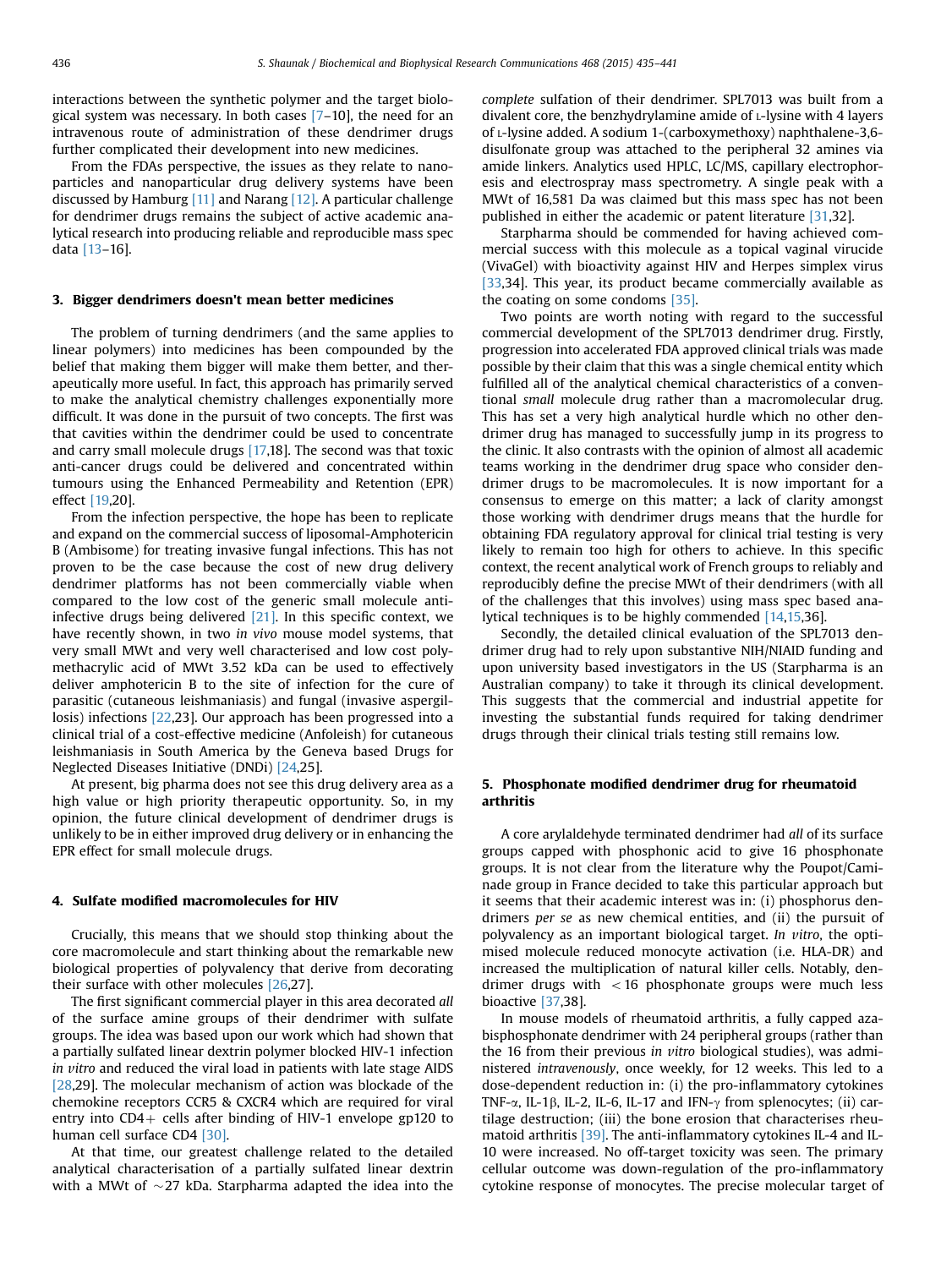this effect of the azabisphosphonate capped dendrimer remains to be defined [\[40\]](#page-5-0). This important animal model study has been the subject of a detailed review of the role of dendrimer drugs in rheumatoid arthritis and, potentially, other inflammatory arthritides [\[41\].](#page-5-0) The authors note that the Holy Grail is for an orally rather than an intravenously administered dendrimer drug.

The fully capped azabisphosphonate dendrimer was not toxic in nonhuman primates when injected intravenously at 10 mg/kg at weekly intervals for 4 weeks. Importantly, pro-inflammatory cytokines and anti-inflammatory cytokines were not altered in blood  $[42]$ . The authors acknowledge that "dendrimers are very innovating nanomolecules with promising therapeutical applications, but far from the standards of the pharmaceutical industry''. To my knowledge, this phosphorus dendrimer drug has not been progressed into clinical trials testing in rheumatoid arthritis.

# 6. Some simple PAMAM dendrimers can inhibit inflammation

In 2009, Tomalia reported that PAMAM dendrimers with amine as well as hydroxyl surface groups exhibited significant antiinflammatory activity in three different rat anti-inflammatory assay models [\[43\].](#page-5-0) This was dependent on three factors: (i) being a Generation 4 dendrimer with 64–128 peripheral groups; (ii) having an amine or hydroxyl surface functionality; and (3) the time elapsed after administration. Nitric oxide production and COX-1 & COX-2 synthesis were reduced. This contrasted with carboxylic acid terminated PAMAM dendrimers which had no anti-inflammatory activity.

In the case of amine terminated dendrimers taken generally, the interpretation of these results is complicated by the fact that they have an established toxicity for normal human and animal cell membranes which carboxylic acid terminated dendrimers do not have [\[44\]](#page-5-0). In addition, amine terminated dendrimers have antimicrobial activity which is greater for Gram negative bacteria (e.g. Escherichia coli) than Gram positive bacteria (e.g. Staphylococcus aureus) [\[45\].](#page-5-0) The molecular mechanism of action of this antimicrobial activity and cell surface toxicity is broadly based upon positively charged molecules punching holes in negatively charged bacterial and cell membranes to cause bacterial rupture and cell lysis respectively.

# 7. Combining EPR with drug delivery

Kannan took this observation for the G4-PAMAM-OH terminated dendrimer as the starting point for their studies of inflammation. They injected this dendrimer directly into the cervix of a guinea pig model of chorioamnionitis to treat an E. coli induced infection of the uterus [\[46\]](#page-5-0). Treatment reduced the proinflammatory cytokines TNF- $\alpha$ , IL-1- $\beta$  and IL-6 to normal levels in the placenta. It is important to note that the molecular mechanism of action of this hydroxyl terminated dendrimer's action was as an antibacterial because it inhibited the growth of E. coli in vitro. The authors proposed its use as a topical antibacterial agent.

When the same G4-PAMAM-OH dendrimer was injected directly into the amniotic sac of a fetus in a mouse model of intrauterine inflammation (that was induced by infusion of bacterial lipopolysaccharide {LPS} into the uterus), the dendrimer accumulated in the blood vessels and parenchyma of the brain with uptake specifically into microglia (i.e. brain macrophages). The authors proposed that the injected intra-amniotic dendrimer was swallowed by the fetus in utero and then ingested via the gut; it was then distributed via the blood stream to the brain [\[47\].](#page-5-0)

Kannan has gone on to show that the intravenous administration of the G4-PAMAM-OH dendrimer to newborn rabbits with E. coli endotoxin (i.e. synonymous with Lipid A) induced brain injury also resulted in the dendrimer's selective accumulation in activated brain microglia and astrocytes  $[48]$ . In my opinion, this is most likely to be an infection related example of the EPR effect on the blood brain barrier which, when inflamed, becomes permeable to macromolecules and leucocytes. They went on to attach Nacetyl-cysteine (NAC) to the periphery of this dendrimer because NAC has a long history of acting as a reactive oxygen species scavenger and inhibiting the expression of pro-inflammatory cytokines [\[49\].](#page-5-0)

In other words, they chose to combine the EPR effect of the G4- PAMAM-OH dendrimer with an NAC drug delivery approach using a disulphide linker; high intracellular levels of glutathione would trigger the intracellular release of NAC from the dendrimer. On the basis of NMR studies and a widely distributed mass spec, they estimated a dendrimer surface loading of NAC of 19%. Brain injury was induced in newborn rabbits by injecting LPS in utero. Intravenous injection of the G4-PAMAM-NAC dendrimer to rabbits at 6 h after birth led to reduced brain injury on day 5 after birth  $[48]$ .

Their most recent study was in a dog model of hypothermic circulatory arrest induced brain injury. They first confirmed the EPR effect of the G4-PAMAM-OH dendrimer in injured brain. As other studies had shown that pre-treatment with NAC was protective in animal models of cardiac arrest, they went on to investigate this too in their animal model. At 3 mg/kg and given intravenously, the G4-PAMAM-NAC dendrimer drug improved the neurological score at day 1 post injury but this benefit was not sustained at day 3 post injury  $[50]$ . The dose of dendrimer drug was chosen on the basis of their previous studies; the authors suggest that a higher dose may be required.

The absence of adverse effects with their dendrimer drug is likely due to the lower dose of NAC required to achieve neuroprotection because of the EPR effect; i.e. more NAC was delivered, concentrated and retained in the area of brain tissue injury where the local and higher concentration of glutathione accelerated the intracellular release of NAC.

#### 8. Molecular modelling of dendrimer drugs

We had previously achieved considerable success in reducing the number of compounds that needed to be chemically synthesised (i.e.  $\sim$  5) for detailed biological studies by taking a molecular modelling based approach to PEGylated proteins and peptides [\[51](#page-5-0)–54]. We have been equally successfully in applying this approach to PAMAM and triazine and PETIM dendrimers [\[55](#page-5-0)–61]. The approach works best for smaller rather than larger generation dendrimers.

This means that the translation of synthetic dendrimer chemistry into clinically useful bioactivity can be aided and accelerated by the use of computational modelling of 3-dimensional macromolecules with the target receptor of interest. The structural data generated from these molecular dynamics simulations also provides valuable biological insights. The subject has been discussed in detail in our papers  $[51-61]$  $[51-61]$  and in two recent reviews  $[62,63]$  $[62,63]$ . The power of this approach is considerable in providing important insights into parameters such as dendrimer size, shape, architecture, surface chemistry, and rigidity and flexibility. It enables the computer aided design of dendrimer drugs that can replicate the flexibility, cluster density, surface electrostatic charge and hydrophilicity of a synthetic ligand for a receptor [\[59\].](#page-5-0) The outcome is a much better basis on which to understand and predict the interaction of a dendrimer drug with a receptor.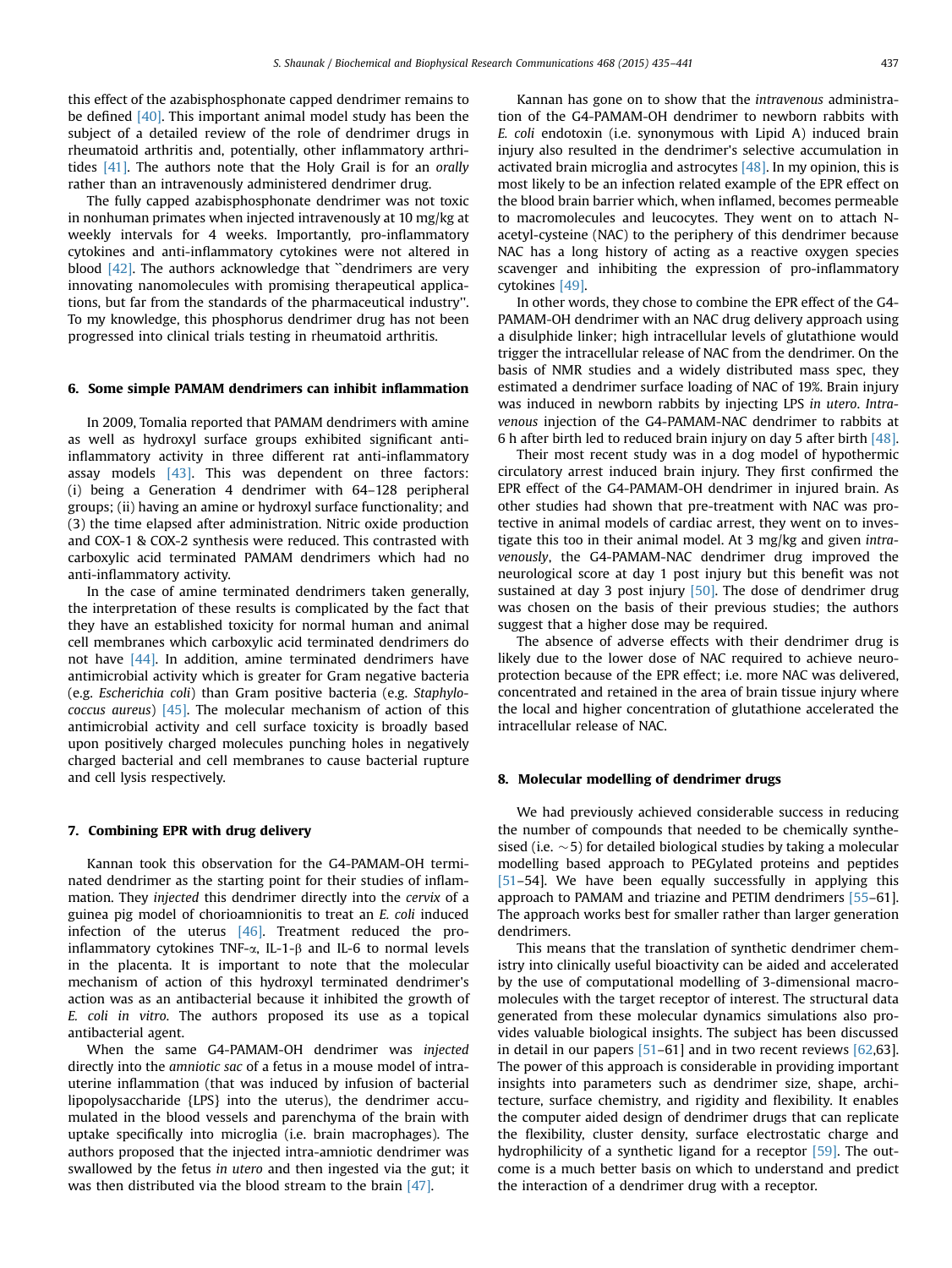#### 9. Dendrimer glucosamine blocks TLR4 in trauma & infection

Our dendrimer drug focus has been on the therapeutic manipulation of the pro-inflammatory cytokine response that is triggered by Toll Like Receptor (TLR)  $-4$ . This cell surface receptor plays a critical role in ensuring a prompt and efficient innate immune response to an acute threat. It is central to the innate immunity of pathogen associated molecular patterns because it allows macrophages and dendritic cells to distinguish self structures from pathogen associated non-self structures.

#### 9.1. LPS & MD-2 & glucosamine

Lipopolysaccharide (LPS  $\sim$  10 kDa) is the outer membrane glycolipid of Gram negative bacteria. It is composed of:- (a) the hydrophilic polysaccharide core; (b) the solvent exposed hydrophobic Lipid A; (c) the O-antigen. Only the Lipid A is required to induce pro-inflammatory cytokine responses. It is composed of a diphosphorylated  $\beta$ -1,6-linked D-glucosamine disaccharide linked via amide or ester bonds to 3-hydroxy fatty acids further substituted by nonhydroxylated 12–14 carbon fatty acid chains [\[64\].](#page-6-0) The cell surface interaction between LPS, TLR4 and MD-2 protein is central to the initiation of the pro-inflammatory cytokine response. The presence of a p-glucosamine disaccharide in Lipid A led us to choose to target MD-2 by decorating dendrimers with  $D$ glucosamine.

The promiscuity of MD-2 is an important evolutionary feature and reflects the need for it to be able to recognize all of the diverse LPS structures synthesized by individual species of Gram negative bacteria, as well as the binding of those endogenous host derived ligands which can also act as alert signals for tissue injury. Importantly, this includes enzyme derived fragments of hyaluronan from injured extracellular matrix [\[65\].](#page-6-0)

#### 9.2. Hyaluronan

A major hallmark that alerts the host to the onset of tissue injury is a sudden increase in hyaluronan turnover in the extracellular matrix [\[66\]](#page-6-0). In its native form, hyaluronan exists as an inactive high MWt nonsulfated glycosaminoglycan polymer of  ${\sim}2$ million Da. It is made up of repeating disaccharide units of (beta, 1–4)-D-glucuronic acid-(beta, 1–3)-N-acetyl-D-glucosamine. Tissue injury initiates its rapid breakdown by local enzymes. The small MWt fragments generated consist of hyaluronan oligomers of 12– 16 disaccharides with a MWt  $\sim$  200 kDa. These fragments have all the features of a pathogen associated molecular pattern and they can trigger TLR4 on macrophages and dendritic cells in a receptor– ligand interaction that is identical to LPS [\[66](#page-6-0),67]. When these hyaluronan oligomers of 12–16 disaccharides are compared to LPS, it is important to note that only high and localized concentrations of hyaluronan fragments at the site of tissue injury can trigger the TLR4 mediated pro-inflammatory cytokine response [\[68\]](#page-6-0). Irrespective of whether a pathogen or surgical trauma initiated the injury, successful repair of tissue requires a coordinated host response to limit the amount of structural damage. Resolution of the acute inflammatory response requires clearance of the hyaluronan fragments from the focal site of injury by further enzymatic degradation to small oligomers of  ${\sim}28$  kDa which have no biological activity.

Crucially, low level stimulation by pro-inflammatory cytokines is physiologically beneficial for dealing with infections because it enables co-stimulatory molecule (e.g. HLA-DR) activation and generation of the adaptive immune response. It is only when proinflammatory cytokine production becomes large that it becomes pathological, with septic shock and death as the eventual outcome.

#### 9.3. PAMAM-DG and PETIM-DG

Having started our studies with a Generation 3.5 PAMAM dendrimer with 16 peripheral glucosamines of MWt 13.6 kDa, our integration of molecular modelling studies with biological experiments has led to a 75% reduction in the molecular weight of DG to 3.3 kDa, and an increase in its purity to 97%. We have coined the term "synthetic baby-bio (SBB) for such molecules [\[58\]](#page-5-0). Our molecular modelling studies went on to show that DG blocks proinflammatory cytokine production by interfering with the electrostatic binding of: (i) the  $4$  phosphate on the di-glucosamine of LPS to Ser118 on MD-2; (ii) LPS to Lys91 on MD-2; (iii) the sub-sequent binding of TLR4 to Tyr102 on MD-2 [\[58\].](#page-5-0)

## 9.4. Surgical trauma

With surgical trauma, DG inhibited hyaluronan-TLR4 cell surface mediated pro-inflammatory cytokine production from human macrophages and dendritic cells while allowing the activation and maturation of dendritic cells to occur [\[69\]](#page-6-0). The animal model used was that of an adult rabbit and glaucoma filtration surgery; the surgical intervention was precisely defined and the clinical outcome clear cut because it was blindness. In 2004, we showed that DG (given as a subconjunctival injection and an intraperitoneal injection  $\{ \times 3$ /week} for 30 days) increased the success rate of glaucoma filtration surgery (i.e. no blindness) from 30% to 80% in this clinically validated rabbit model of surgical scaring. Histology showed that the degree of tissue based inflammatory cell infiltration and abnormal collagen formation was minimal. The study proved that dendrimer drugs could be designed and synthesized to enable the therapeutic manipulation of the early and critical stages of the tissue repair and regeneration pathway.

#### 9.5. Severe infectious diarrhoeas

The hurdle for showing a therapeutic benefit of DG in a very severe infectious disease was much higher. In an adult rabbit intestinal loop model of Shigellosis (i.e. infectious bloody diarrhoea), DG given locally into the gut prevented the pathogen induced and cytokine mediated injury to the gut wall that was associated with increased IL-6 and IL-8. Bacterial invasion of the gut wall was minimized ([Fig. 1](#page-4-0)). No adverse immuno-modulatory effects or tissue toxicity was seen. It is important to note that DG has no conventional antibiotic like properties.

# 9.6. Nonhuman primate study of DG in severe infection

We have gone on to evaluate DG in Shigella dysenteriae Type 1 diarrhoea in nonhuman primates because this bacteria causes the most severe of all infectious diarrhoeas and colitis. Using cGMP grade PETIM-DG of 97% purity, a GLP study was performed that was funded by NIAID. We infected rhesus macaques orally with S. dysenteriae and also treated them orally (once daily) with DG. Antibiotics were not given for this life threatening infection. Six days later, the clinical score for diarrhoea, mucus and blood was lower as was neutrophil infiltration of the colon wall. Tissue fibrin thrombi were reduced and vasculitis did not occur. There was no tissue toxicity or adverse systemic immuno-modulatory effect. These results show that an oral TLR4 antagonist can ensure controlled resolution of the infection related inflammatory response and prevent neutrophil mediated gut wall necrosis in severe entero-invasive infections, even when an antibiotic is not given (paper submitted).

This means that small, well defined, cost-effective and orally delivered glycosylated dendrimers could become a useful new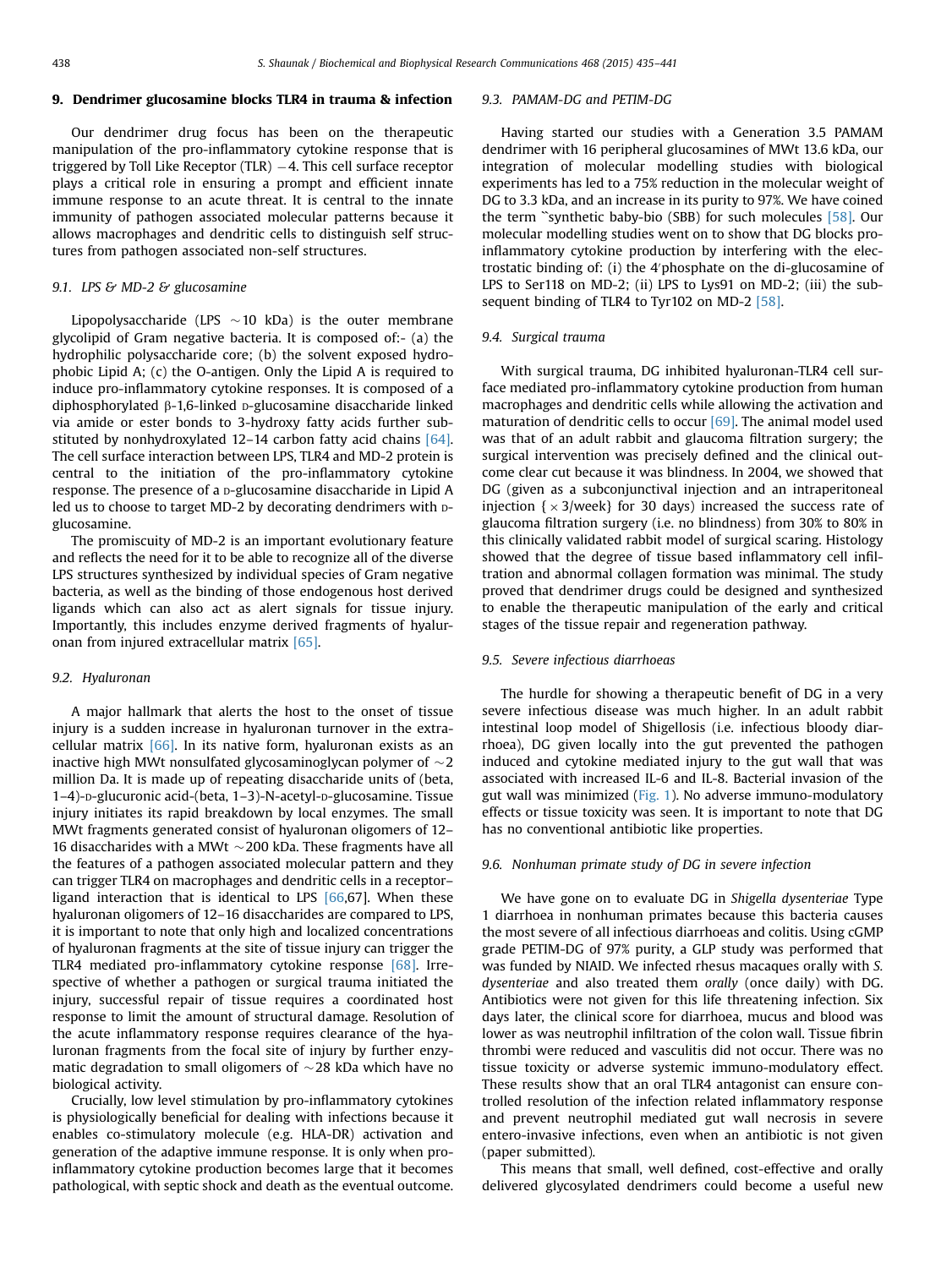<span id="page-4-0"></span>

Fig. 1. DG prevents gut wall damage in severe infectious diarrhoeas. Gut immuno-histochemistry for Shigella LPS (brown stain) showed a large reduction in bacterial gut wall invasion in rabbits treated with PETIM-DG. (A) There is a lot of brown staining in the Peyer's patch (i.e. lymph node) whose surface epithelium has been destroyed by the Shigella infection. (B) With PETIM-DG treatment, there is very little brown staining in the Peyer's patch and the surface epithelium is intact. The blue counterstain is hematoxylin. The infecting Shigella bacteria are shown in green. For more experimental details see Ref. [\[60\].](#page-5-0)

therapeutic addition for a spectrum of other infection induced and cytokine mediated inflammatory diarrhoeas.

## 10. Exploring nebulised macromolecules

Generation 3 and Generation 4 PAMAM dendrimers have been successfully used for the delivery of steroids to the lung as an additional treatment approach for asthma  $[70,71]$  $[70,71]$ . They were stable to nebulisation and the characteristics of the aerosol were influenced more by nebuliser design than by dendrimer generation. In my opinion, the field of linear polymers and dendrimers and nanoparticles has been inadequately explored and exploited with regard to the pulmonary route of administration. For example, we have recently shown that a very low MWt amphotericin Bpolymethacrylic acid (PMA of 3.52 kDa) nanoparticle can be made simply and easily and also delivered safely via a nebuliser. In a mouse model of life threatening invasive pulmonary aspergillosis, it protected the lung from disease by killing  $> 99\%$  of the Aspergillus fumigatus and by reducing lung TNF- $\alpha$  by 90% [\[23\]](#page-5-0). Our study provides animal model based proof of concept that very small and cost-effective nanoparticles can be made simply and delivered safely and effectively to lung by the aerosol route in order to prevent life threatening invasive fungal infections.

The Caminade/Majoral group in France have also become interested in dendrimer drugs for the lung. They have made Generation 3 and Generation 4 poly(phosphorhydrazone) dendrimers and grafted them with 48 and 96 mannose groups respectively. The polydispersity was 1.17 and mass spec data was not provided.

In vitro, both mannodendrimers bound to the DC-SIGN receptor on dendritic cells and inhibited LPS-induced TNF-a, IL-6 and IL-8 [\[72\].](#page-6-0) In C57BL/6 and BALB/c mouse models of acute lung inflammation (induced by exposure to aerosolized LPS), they showed a  $\sim$  42% reduction in lung neutrophil recruitment at 18 h post exposure. Alveolar wall thickening (a histological indicator of persistent inflammation) did not occur. My reservation, from a clinical perspective, is that they had to pre-treat mice orally for 15 days with the mannodendrimer to show the reduction in lung inflammatory cell infiltrate. The reason for this long period of preexposure prophylaxis to the G3 mannodendrimer was not discussed.

# 11. Optimal polyvalency is defined by 16–32 surface dendrimer groups

Taken together, these studies make it clear that multivalent supramolecular structures can be synthesised which allow for competitive multi-point attachment to important and powerful immunological receptors. Garcia-Vallejo et al. have also defined the optimal level of multivalency necessary to achieve internationalisation in dendritic cells [\[73\].](#page-6-0) They found that glycopeptide dendrimers carrying 16–32 glycan units (i.e. a Generation 3 dendrimer) were optimal. This size of core dendrimer facilitated DC-SIGN targeting and internalisation and led to a robust induction of both CD4 and CD8 T-cell responses. It suggests that relatively simple multivalent dendrimer based targeting systems could also be used for the effective and efficient delivery of antigenic peptides to dendritic cells.

# 12. My perspective on dendrimer drugs as medicines to market

Although therapeutic opportunities for dendrimer drugs should be plentiful in oncology as well as in infection and inflammation, progress into clinical trials has been rare. A consensus now needs to emerge amongst those working on dendrimer drugs as to how to progress them rapidly, safely and efficiently to beyond the academic laboratory. We can all see what has already been achieved by protein and antibody based drugs; I am certain that as much could be achieved with dendrimer drugs in advancing new treatment approaches for patients in modern medicine. In order for this to happen, what is now needed, more than anything else, is effective and co-ordinated leadership to lead the commercial charge for dendrimer drugs as marketable medicines. In 2015, this has also been highlighted by other investigators in the field [\[74\]](#page-6-0).

### Conflict of interest

Dr. Shaunak reports that he is the inventor of patent WO/2003/ 089010 and WO/2012/025745 which are owned by Imperial Innovations.

# Transparency document

Transparency document related to this article can be found online at [http://dx.doi.org/10.1016/j.bbrc.2015.07.033](dx.doi.org/10.1016/j.bbrc.2015.07.033).

#### References

[1] [C. McDonald-Hyman, L.A. Turka, B.R. Blazar, Advances and challenges in](http://refhub.elsevier.com/S0006-291X(15)30264-3/sref1) [immunotherapy for solid organ and hematopoietic stem cell transplantation,](http://refhub.elsevier.com/S0006-291X(15)30264-3/sref1) [Sci. Transl. Med. 7 \(2015\) 280rv2.](http://refhub.elsevier.com/S0006-291X(15)30264-3/sref1)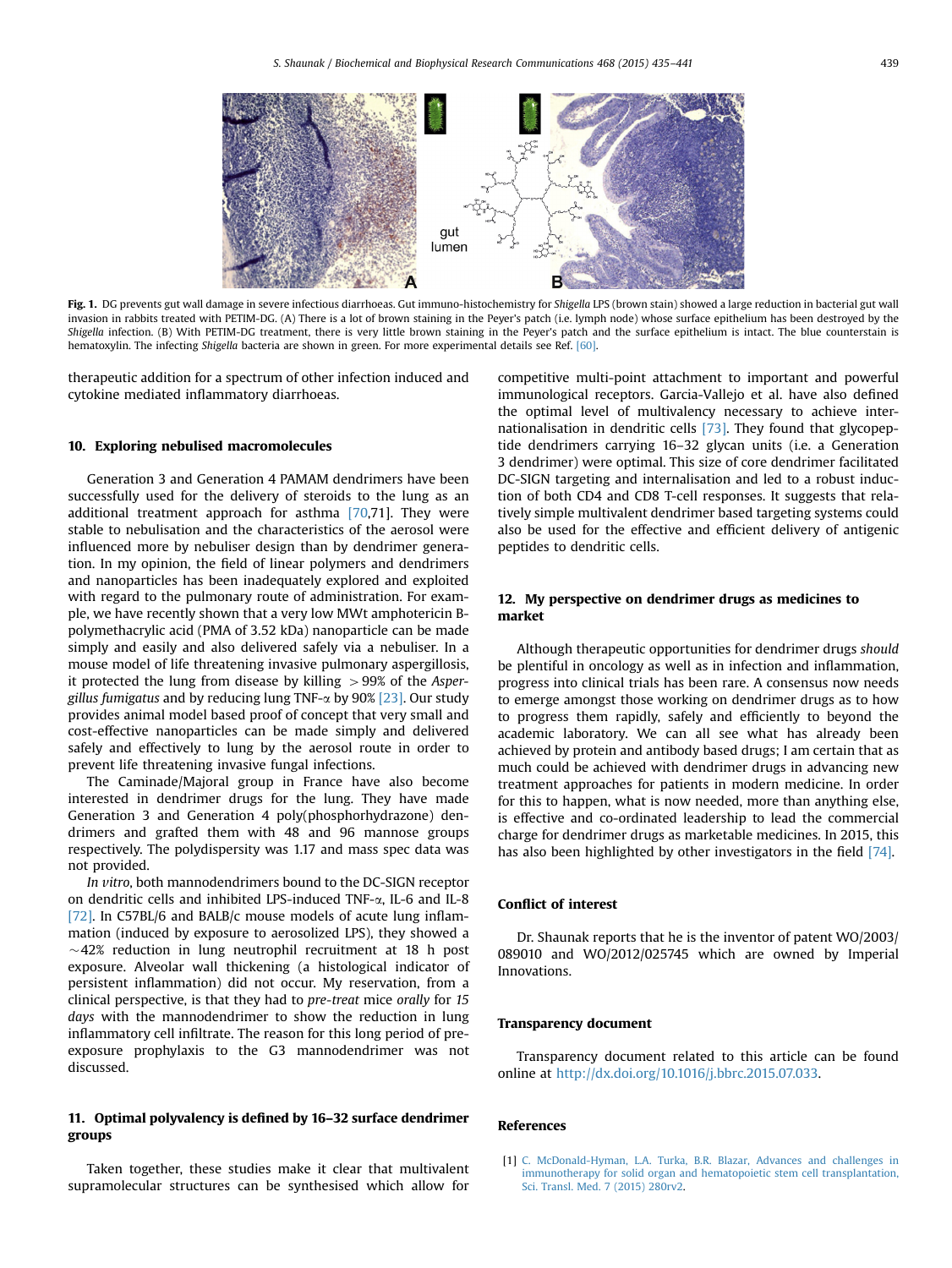- <span id="page-5-0"></span>[2] [S.J. Antonia, J. Larkin, P.A. Ascierto, Immuno-oncology combinations: a review](http://refhub.elsevier.com/S0006-291X(15)30264-3/sref2) [of clinical experience and future prospects, Clin. Cancer Res. 20 \(2014\)](http://refhub.elsevier.com/S0006-291X(15)30264-3/sref2) [6258](http://refhub.elsevier.com/S0006-291X(15)30264-3/sref2)–[6268.](http://refhub.elsevier.com/S0006-291X(15)30264-3/sref2)
- [3] [J.S. Weber, J.J. Mule, Cancer immunotherapy meets biomaterials, Nat. Bio](http://refhub.elsevier.com/S0006-291X(15)30264-3/sref3)[technol. 33 \(2015\) 44](http://refhub.elsevier.com/S0006-291X(15)30264-3/sref3)–45.
- [4] [C.H. June, S.R. Riddell, T.N. Schumacher, Adoptive cellular therapy: a race to](http://refhub.elsevier.com/S0006-291X(15)30264-3/sref4) the fi[nish line, Sci. Transl. Med. 7 \(2015\) 280ps7.](http://refhub.elsevier.com/S0006-291X(15)30264-3/sref4)
- [5] [A. Chouai, E. Simanek, Kilogram scale synthesis of a second generation den](http://refhub.elsevier.com/S0006-291X(15)30264-3/sref5)[drimer based on 1,3,5-triazine using green and industrially compatible](http://refhub.elsevier.com/S0006-291X(15)30264-3/sref5) [methods with a single chromatographic step, J. Org. Chem. 73 \(2008\)](http://refhub.elsevier.com/S0006-291X(15)30264-3/sref5) [2357](http://refhub.elsevier.com/S0006-291X(15)30264-3/sref5)–[2366.](http://refhub.elsevier.com/S0006-291X(15)30264-3/sref5)
- [6] [J. Lim, E.E. Simanek, Triazine dendrimers as drug delivery systems: from](http://refhub.elsevier.com/S0006-291X(15)30264-3/sref6) [synthesis to therapy, Adv. Drug. Deliv. Rev. 64 \(2012\) 826](http://refhub.elsevier.com/S0006-291X(15)30264-3/sref6)–835.
- [7] [J.W. Dear, H. Kobayashi, S.K. Jo, et al., Dendrimer enhanced MRI as a diagnostic](http://refhub.elsevier.com/S0006-291X(15)30264-3/sref7) [and prognostic biomarker of sepsis-induced acute renal failure in aged mice,](http://refhub.elsevier.com/S0006-291X(15)30264-3/sref7) [Kidney Int. 67 \(2005\) 2159](http://refhub.elsevier.com/S0006-291X(15)30264-3/sref7)–2167.
- [8] [D.G. Mullen, M. Fang, A. Desai, et al., A quantitative assessment of](http://refhub.elsevier.com/S0006-291X(15)30264-3/sref8) [nanoparticle-ligand distributions: implications for targeted drug and imaging](http://refhub.elsevier.com/S0006-291X(15)30264-3/sref8) [delivery in dendrimer conjugates, ACS Nano 4 \(2010\) 657](http://refhub.elsevier.com/S0006-291X(15)30264-3/sref8)–670.
- [9] [D.G. Mullen, E.L. Borgmeier, A.M. Desai, et al., Isolation and characterization of](http://refhub.elsevier.com/S0006-291X(15)30264-3/sref9) [dendrimers with precise numbers of functional groups, Chemistry 16 \(2010\)](http://refhub.elsevier.com/S0006-291X(15)30264-3/sref9) [10675](http://refhub.elsevier.com/S0006-291X(15)30264-3/sref9)–[10678.](http://refhub.elsevier.com/S0006-291X(15)30264-3/sref9)
- [10] [S.N. Goonewardena, J.D. Kratz, H. Zong, et al., Design considerations for](http://refhub.elsevier.com/S0006-291X(15)30264-3/sref10) [PAMAM dendrimer therapeutics, Bioorg. Med. Chem. Lett. 23 \(2013\)](http://refhub.elsevier.com/S0006-291X(15)30264-3/sref10) [2872](http://refhub.elsevier.com/S0006-291X(15)30264-3/sref10)–[2875.](http://refhub.elsevier.com/S0006-291X(15)30264-3/sref10)
- [11] [M.A. Hamburg, Science and regulation: FDA's approach to regulation of pro-](http://refhub.elsevier.com/S0006-291X(15)30264-3/sref11)
- [ducts of nanotechnology, Science 336 \(2012\) 299](http://refhub.elsevier.com/S0006-291X(15)30264-3/sref11)–300. [12] [A.S. Narang, R.K. Chang, M.A. Hussain, Pharmaceutical development and reg](http://refhub.elsevier.com/S0006-291X(15)30264-3/sref12)[ulatory considerations for nanoparticles and nanoparticulate drug delivery](http://refhub.elsevier.com/S0006-291X(15)30264-3/sref12)
- [systems, J. Pharm. Sci. 102 \(2013\) 3867](http://refhub.elsevier.com/S0006-291X(15)30264-3/sref12)–3882. [13] [M.A. van Dongen, A. Desai, B.G. Orr, et al., Quantitative analysis of gen](http://refhub.elsevier.com/S0006-291X(15)30264-3/sref13)[eration and branch defects in G5 PAMAM dendrimer, Polymer 54 \(2013\)](http://refhub.elsevier.com/S0006-291X(15)30264-3/sref13)
- [4126](http://refhub.elsevier.com/S0006-291X(15)30264-3/sref13)–[4133.](http://refhub.elsevier.com/S0006-291X(15)30264-3/sref13) [14] [F. Maire, G. Coadou, L. Cravello, et al., Traveling wave ion mobility mass](http://refhub.elsevier.com/S0006-291X(15)30264-3/sref14) [spectrometry study of low generation PAMAM dendrimers, J. Am. Soc. Mass](http://refhub.elsevier.com/S0006-291X(15)30264-3/sref14)
- [Spectrom. 24 \(2013\) 238](http://refhub.elsevier.com/S0006-291X(15)30264-3/sref14)–248. [15] [E.D. Leriche, M. Hubert-Roux, C. Afonso, et al., Investigation of dendriplexes by](http://refhub.elsevier.com/S0006-291X(15)30264-3/sref15) [ion mobility-mass spectrometry, Molecules 19 \(2014\) 20731](http://refhub.elsevier.com/S0006-291X(15)30264-3/sref15)–20750.
- [16] [E. Altunta](http://refhub.elsevier.com/S0006-291X(15)30264-3/sref16)s, U.S. Schubert, "Polymeromics": mass spectrometry based strate[gies in polymer science toward complete sequencing approaches: a review,](http://refhub.elsevier.com/S0006-291X(15)30264-3/sref16) [Anal. Chim. Acta 15 \(2014\) 56](http://refhub.elsevier.com/S0006-291X(15)30264-3/sref16)–69.
- [17] [S. Jain, A. Kaur, R. Puri, et al., PETIM dendrimer: a novel non-toxic dendrimer](http://refhub.elsevier.com/S0006-291X(15)30264-3/sref17)
- [for sustained drug delivery, Eur. J. Med. Chem. 45 \(2010\) 4997](http://refhub.elsevier.com/S0006-291X(15)30264-3/sref17)–5005. [18] [R.M. Kannan, E. Nance, S. Kannan, et al., Emerging concepts in dendrimer](http://refhub.elsevier.com/S0006-291X(15)30264-3/sref18)[based nanomedicine: from design principles to clinical applications, J. Intern.](http://refhub.elsevier.com/S0006-291X(15)30264-3/sref18) [Med. 276 \(2014\) 579](http://refhub.elsevier.com/S0006-291X(15)30264-3/sref18)–617.
- [19] [M.J. Vicent, R. Duncan, Polymer conjugates: nanosized medicines for treating](http://refhub.elsevier.com/S0006-291X(15)30264-3/sref19) [cancer, Trends Biotechnol. 24 \(2006\) 39](http://refhub.elsevier.com/S0006-291X(15)30264-3/sref19)–47.
- [20] [R. Duncan, Y.N. Sat-Klopsch, A.M. Burger, et al., Validation of tumour models](http://refhub.elsevier.com/S0006-291X(15)30264-3/sref20) [for use in anticancer nanomedicine evaluation: the EPR effect and cathepsin](http://refhub.elsevier.com/S0006-291X(15)30264-3/sref20) [B-mediated drug release rate, Cancer Chemother. Pharmacol. 72 \(2013\)](http://refhub.elsevier.com/S0006-291X(15)30264-3/sref20) [417](http://refhub.elsevier.com/S0006-291X(15)30264-3/sref20)–[427.](http://refhub.elsevier.com/S0006-291X(15)30264-3/sref20)
- [21] [K. Jain, A.K. Verma, P.R. Mishra, et al., Surface-engineered dendrimeric nano](http://refhub.elsevier.com/S0006-291X(15)30264-3/sref21)[conjugates for macrophage targeted delivery of amphotericin B: formulation](http://refhub.elsevier.com/S0006-291X(15)30264-3/sref21) [development and in vitro and in vivo evaluation, Antimicrob. Agents Che](http://refhub.elsevier.com/S0006-291X(15)30264-3/sref21)[mother. 59 \(2015\) 2479](http://refhub.elsevier.com/S0006-291X(15)30264-3/sref21)–2487.
- [22] [K. Corware, D. Harris, I. Teo, et al., Accelerated healing of cutaneous leish](http://refhub.elsevier.com/S0006-291X(15)30264-3/sref22)[maniasis in non-healing BALB/c mice using water soluble amphotericin B](http://refhub.elsevier.com/S0006-291X(15)30264-3/sref22)[polymethacrylic acid, Biomaterials. 32 \(2011\) 8029](http://refhub.elsevier.com/S0006-291X(15)30264-3/sref22)–8039.
- [23] [K. Shirkhani, I. Teo, D. Armstrong-James, et al., Nebulised amphotericin B](http://refhub.elsevier.com/S0006-291X(15)30264-3/sref23)[polymethacrylic acid nanoparticle prophylaxis prevents invasive aspergillosis,](http://refhub.elsevier.com/S0006-291X(15)30264-3/sref23) [Nanomedicine 11 \(2015\) 1217](http://refhub.elsevier.com/S0006-291X(15)30264-3/sref23)–1226.
- [24] Drugs for Neglected Diseases Initiative. [http://www.dndi.org/diseases-pro](http://www.dndi.org/diseases-projects/portfolio/anfoleish-cl.html) [jects/portfolio/anfoleish-cl.html](http://www.dndi.org/diseases-projects/portfolio/anfoleish-cl.html).
- [25] ClinicalTrials.gov. [https://clinicaltrials.gov/ct2/show/NCT01845727.](https://clinicaltrials.gov/ct2/show/NCT01845727)
- [26] [A. Atala, D.J. Irvine, M. Moses, et al., Wound healing versus regeneration](http://refhub.elsevier.com/S0006-291X(15)30264-3/sref26) role [of the tissue environment in regenerative medicine, MRS Bull. 35 \(2010\)](http://refhub.elsevier.com/S0006-291X(15)30264-3/sref26) [597](http://refhub.elsevier.com/S0006-291X(15)30264-3/sref26)–[606.](http://refhub.elsevier.com/S0006-291X(15)30264-3/sref26)
- [27] [T.P. Thomas, B. Huang, S.K. Choi, et al., Polyvalent dendrimer-methotrexate as](http://refhub.elsevier.com/S0006-291X(15)30264-3/sref27) [a folate receptor targeted cancer therapeutic, Mol. Pharm. 9 \(2012\)](http://refhub.elsevier.com/S0006-291X(15)30264-3/sref27) [2669](http://refhub.elsevier.com/S0006-291X(15)30264-3/sref27)–[2676.](http://refhub.elsevier.com/S0006-291X(15)30264-3/sref27)
- [28] [S. Shaunak, N.J. Gooderham, R.J. Edwards, et al., Infection by HIV-1 blocked by](http://refhub.elsevier.com/S0006-291X(15)30264-3/sref28) [binding of dextrin 2-sulphate to the cell surface of activated human peripheral](http://refhub.elsevier.com/S0006-291X(15)30264-3/sref28) [blood mononuclear cells and cultured T-cells, Brit. J. Pharmacol. 113 \(1994\)](http://refhub.elsevier.com/S0006-291X(15)30264-3/sref28) [151](http://refhub.elsevier.com/S0006-291X(15)30264-3/sref28)–[158.](http://refhub.elsevier.com/S0006-291X(15)30264-3/sref28)
- [29] [S. Shaunak, M. Thornton, S. John, et al., Reduction of the viral load of HIV-1](http://refhub.elsevier.com/S0006-291X(15)30264-3/sref29) [after the intraperitoneal administration of dextrin 2-sulphate in patients with](http://refhub.elsevier.com/S0006-291X(15)30264-3/sref29) [AIDS, AIDS 12 \(1998\) 399](http://refhub.elsevier.com/S0006-291X(15)30264-3/sref29)–409.
- [30] [C.M. Javan, N.J. Gooderham, R.J. Edwards, et al., Anti-HIV-1 activity of sulph](http://refhub.elsevier.com/S0006-291X(15)30264-3/sref30)[ated derivatives of dextrin against primary viral isolates of HIV-1 in lym](http://refhub.elsevier.com/S0006-291X(15)30264-3/sref30)[phocytes and monocyte derived macrophages, AIDS Res. Hum. Retrovir. 13](http://refhub.elsevier.com/S0006-291X(15)30264-3/sref30) [\(1997\) 875](http://refhub.elsevier.com/S0006-291X(15)30264-3/sref30)–880.
- [31] [T.D. McCarthy, P. Karellas, S.A. Henderson, et al., Dendrimers as drugs: dis](http://refhub.elsevier.com/S0006-291X(15)30264-3/sref31)[covery and preclinical and clinical development of dendrimer-based micro](http://refhub.elsevier.com/S0006-291X(15)30264-3/sref31)[bicides for HIV and STI prevention, Mol. Pharm. 2 \(2005\) 312](http://refhub.elsevier.com/S0006-291X(15)30264-3/sref31)–318.
- [32] [D. Tyssen, S.A. Henderson, A. Johnson, et al., Structure-activity relationship of](http://refhub.elsevier.com/S0006-291X(15)30264-3/sref32) [dendrimer microbicides with dual action antiviral activity, PLoS One 5 \(2010\)](http://refhub.elsevier.com/S0006-291X(15)30264-3/sref32) [e12309.](http://refhub.elsevier.com/S0006-291X(15)30264-3/sref32)
- [33] [C.F. Price, D. Tyssen, S. Sonza, et al., SPL7013 Gel \(VivaGel\) retains potent HIV-1](http://refhub.elsevier.com/S0006-291X(15)30264-3/sref33) [and HSV-2 inhibitory activity following vaginal administration in humans,](http://refhub.elsevier.com/S0006-291X(15)30264-3/sref33) [PLoS One 6 \(2011\) e24095.](http://refhub.elsevier.com/S0006-291X(15)30264-3/sref33)
- [34] [J. O'Loughlin, I.Y. Millwood, H.M. McDonald, et al., Safety, tolerability, and](http://refhub.elsevier.com/S0006-291X(15)30264-3/sref34) [pharmacokinetics of SPL7013 gel \(VivaGel\): a dose ranging, phase I study, Sex.](http://refhub.elsevier.com/S0006-291X(15)30264-3/sref34) [Transm. Dis. 37 \(2010\) 100](http://refhub.elsevier.com/S0006-291X(15)30264-3/sref34)–104.
- [35] Starpharma. [http://www.starpharma.com/news/193.](http://www.starpharma.com/news/193)
- [36] [A. Tintaru, C. Chendo, Q. Wang, et al., Conformational sensitivity of conjugated](http://refhub.elsevier.com/S0006-291X(15)30264-3/sref36) [poly\(ethylene oxide\)-PAMAM molecules to cations adducted upon electro](http://refhub.elsevier.com/S0006-291X(15)30264-3/sref36)spray ionization – [a mass spectrometry, ion mobility and molecular modeling](http://refhub.elsevier.com/S0006-291X(15)30264-3/sref36) [study, Anal. Chim. Acta 15 \(2014\) 163](http://refhub.elsevier.com/S0006-291X(15)30264-3/sref36)–174.
- [37] [L. Griffe, M. Poupot, P. Marchand, et al., Multiplication of human natural killer](http://refhub.elsevier.com/S0006-291X(15)30264-3/sref37) [cells by nanosized phosphonate-capped dendrimers, Angew. Chem. Int. Ed.](http://refhub.elsevier.com/S0006-291X(15)30264-3/sref37) [Engl. 46 \(2007\) 2523](http://refhub.elsevier.com/S0006-291X(15)30264-3/sref37)–2526.
- [38] [O. Rolland, L. Griffe, M. Poupot, et al., Tailored control and optimisation of the](http://refhub.elsevier.com/S0006-291X(15)30264-3/sref38) [number of phosphonic acid termini on phosphorus containing dendrimers for](http://refhub.elsevier.com/S0006-291X(15)30264-3/sref38) [the ex-vivo activation of human monocytes, Chemistry 14 \(2008\) 4836](http://refhub.elsevier.com/S0006-291X(15)30264-3/sref38)–4850.
- [39] [M. Hayder, M. Poupot, M. Baron, et al., A phosphorus based dendrimer targets](http://refhub.elsevier.com/S0006-291X(15)30264-3/sref39) infl[ammation and osteoclastogenesis in experimental arthritis, Sci. Transl.](http://refhub.elsevier.com/S0006-291X(15)30264-3/sref39) [Med. 3 \(2011\) 81ra35.](http://refhub.elsevier.com/S0006-291X(15)30264-3/sref39)
- [40] Y. Degboé[, S. Fruchon, M. Baron, et al., Modulation of pro-in](http://refhub.elsevier.com/S0006-291X(15)30264-3/sref40)flammatory acti[vation of monocytes and dendritic cells by aza-bis-phosphonate dendrimer as](http://refhub.elsevier.com/S0006-291X(15)30264-3/sref40) [an experimental therapeutic agent, Arthritis Res. Ther. 16 \(2014\) R98.](http://refhub.elsevier.com/S0006-291X(15)30264-3/sref40)
- [41] [X. Bosch, Dendrimers to treat rheumatoid arthritis, ACS Nano 5 \(2011\)](http://refhub.elsevier.com/S0006-291X(15)30264-3/sref41) [6779](http://refhub.elsevier.com/S0006-291X(15)30264-3/sref41)–[6785.](http://refhub.elsevier.com/S0006-291X(15)30264-3/sref41)
- [42] [S. Fruchon, S. Mouriot, T. Thiollier, et al., Repeated intravenous injections in](http://refhub.elsevier.com/S0006-291X(15)30264-3/sref42) [non-human primates demonstrate preclinical safety of an anti-in](http://refhub.elsevier.com/S0006-291X(15)30264-3/sref42)flammatory [phosphorus-based dendrimer, Nanotoxicology 9 \(2014\) 433](http://refhub.elsevier.com/S0006-291X(15)30264-3/sref42)–441.
- [43] [A.S. Chauhan, P.V. Diwan, N.K. Jain, et al., Unexpected in vivo anti](http://refhub.elsevier.com/S0006-291X(15)30264-3/sref43)infl[ammatory activity observed for simple, surface functionalized PAMAM](http://refhub.elsevier.com/S0006-291X(15)30264-3/sref43) [dendrimers, Biomacromolecules 10 \(2009\) 1195](http://refhub.elsevier.com/S0006-291X(15)30264-3/sref43)–1202.
- [44] [N. Malik, R. Wiwattanapatapee, R. Klopsch, et al., Dendrimers: relationship](http://refhub.elsevier.com/S0006-291X(15)30264-3/sref44) [between structure and biocompatibility in vitro, and preliminary studies on](http://refhub.elsevier.com/S0006-291X(15)30264-3/sref44) [the biodistribution of](http://refhub.elsevier.com/S0006-291X(15)30264-3/sref44) [125I-labelled PAMAM dendrimers in vivo, J. Control](http://refhub.elsevier.com/S0006-291X(15)30264-3/sref44) [Release 65 \(2000\) 133](http://refhub.elsevier.com/S0006-291X(15)30264-3/sref44)–148.
- [45] [S. Charles, N. Vasanthan, D. Kwon, et al., Surface modi](http://refhub.elsevier.com/S0006-291X(15)30264-3/sref45)fication of PAMAM [dendrimer as antimicrobial agents, Tetrahedron Lett. 53 \(2012\) 6670](http://refhub.elsevier.com/S0006-291X(15)30264-3/sref45)–6675.
- [46] [B. Wang, R.S. Navath, A.R. Menjoge, et al., Inhibition of bacterial growth and](http://refhub.elsevier.com/S0006-291X(15)30264-3/sref46) [intra-amniotic infection in a guinea pig model of chorioamnionitis using](http://refhub.elsevier.com/S0006-291X(15)30264-3/sref46) [PAMAM dendrimers, Int. J. Pharm. 395 \(2010\) 298](http://refhub.elsevier.com/S0006-291X(15)30264-3/sref46)–308.
- [47] [I. Burd, F. Zhang, T. Dada, et al., Fetal uptake of intra-amniotically delivered](http://refhub.elsevier.com/S0006-291X(15)30264-3/sref47) [dendrimers in a mouse model of intrauterine in](http://refhub.elsevier.com/S0006-291X(15)30264-3/sref47)flammation and preterm birth, [Nanomedicine 10 \(2014\) 1343](http://refhub.elsevier.com/S0006-291X(15)30264-3/sref47)–1351.
- [48] [S. Kannan, H. Dai, R.S. Navath, et al., Dendrimer based postnatal therapy for](http://refhub.elsevier.com/S0006-291X(15)30264-3/sref48) neuroinfl[ammation and cerebral palsy in a rabbit model, Sci. Transl. Med. 4](http://refhub.elsevier.com/S0006-291X(15)30264-3/sref48) [\(2012\) 130ra46.](http://refhub.elsevier.com/S0006-291X(15)30264-3/sref48)
- [49] [T. Ohnishi, K. Bandow, K. Kakimoto, et al., Long time treatment by low dose N](http://refhub.elsevier.com/S0006-291X(15)30264-3/sref49)acetyl-L-cysteine enhances proinfl[ammatory cytokine expressions in LPS sti](http://refhub.elsevier.com/S0006-291X(15)30264-3/sref49)[mulated macrophages, PLoS One 9 \(2014\) e87229.](http://refhub.elsevier.com/S0006-291X(15)30264-3/sref49)
- [50] [M.K. Mishra, C.A. Beaty, W.G. Lesniak, et al., Dendrimer brain uptake and](http://refhub.elsevier.com/S0006-291X(15)30264-3/sref50) [targeted therapy for brain injury in a large animal model of hypothermic](http://refhub.elsevier.com/S0006-291X(15)30264-3/sref50) [circulatory arrest, ACS Nano 25 \(2014\) 2134](http://refhub.elsevier.com/S0006-291X(15)30264-3/sref50)–2147.
- [51] [S. Shaunak, A. Godwin, J.-W. Choi, et al., Site speci](http://refhub.elsevier.com/S0006-291X(15)30264-3/sref51)fic PEGylation of native disulfi[de bonds in therapeutic proteins, Nat. Chem. Biol. 2 \(2006\) 312](http://refhub.elsevier.com/S0006-291X(15)30264-3/sref51)–313.
- [52] [S. Brocchini, S. Balan, A. Godwin, et al., PEGylation of native disul](http://refhub.elsevier.com/S0006-291X(15)30264-3/sref52)fide bonds in [proteins, Nat. Protoc. 1 \(2006\) 2241](http://refhub.elsevier.com/S0006-291X(15)30264-3/sref52)–2252.
- [53] [S. Balan, J.-W. Choi, A. Godwin, et al., Site-speci](http://refhub.elsevier.com/S0006-291X(15)30264-3/sref53)fic PEGylation of protein disulfi[de bonds using a 3-carbon bridge, Bioconjug. Chem. 18 \(2007\) 61](http://refhub.elsevier.com/S0006-291X(15)30264-3/sref53)–76.
- [54] [M. Zloh, S. Shaunak, S. Balan, et al., Identi](http://refhub.elsevier.com/S0006-291X(15)30264-3/sref54)fication and insertion of 3-carbon bridges in protein disulfi[de bonds: a computational approach, Nat. Protoc. 2](http://refhub.elsevier.com/S0006-291X(15)30264-3/sref54) [\(2007\) 1070](http://refhub.elsevier.com/S0006-291X(15)30264-3/sref54)–1083.
- [55] [S. Lalwani, A. Chouai, L.M. Perez, et al., Mimicking PAMAM dendrimers with](http://refhub.elsevier.com/S0006-291X(15)30264-3/sref55) [ampholytic, hybrid triazine dendrimers: a comparison of dispersity and sta](http://refhub.elsevier.com/S0006-291X(15)30264-3/sref55)[bility, Macromolecules 42 \(2009\) 6723](http://refhub.elsevier.com/S0006-291X(15)30264-3/sref55)–6732.
- [56] [T.S. Barata, S. Shaunak, I. Teo, et al., Structural studies of biologically active](http://refhub.elsevier.com/S0006-291X(15)30264-3/sref56) [glycosylated PAMAM dendrimers, J. Mol. Model 17 \(2011\) 2051](http://refhub.elsevier.com/S0006-291X(15)30264-3/sref56)–2060.
- [57] [T.S. Barata, S. Brocchini, I. Teo, et al., From sequence to 3-D structure of](http://refhub.elsevier.com/S0006-291X(15)30264-3/sref57) [hyperbranched molecules: application to surface modi](http://refhub.elsevier.com/S0006-291X(15)30264-3/sref57)fied PAMAM den[drimers, J. Mol. Model 17 \(2011\) 2741](http://refhub.elsevier.com/S0006-291X(15)30264-3/sref57)–2749.
- [58] [T.S. Barata, I. Teo, S. Brocchini, et al., Partially glycosylated dendrimers block](http://refhub.elsevier.com/S0006-291X(15)30264-3/sref58) [MD-2 and prevent TLR4-MD-2-LPS complex mediated cytokine responses,](http://refhub.elsevier.com/S0006-291X(15)30264-3/sref58) [PLoS Comput. Biol. 7 \(2011\) e1002095.](http://refhub.elsevier.com/S0006-291X(15)30264-3/sref58)
- [59] [T.S. Barata, I. Teo, S. Lalwani, et al., Computational design principles for](http://refhub.elsevier.com/S0006-291X(15)30264-3/sref59) [bioactive dendrimer based constructs as antagonists of the TLR4-MD-2-LPS](http://refhub.elsevier.com/S0006-291X(15)30264-3/sref59) [complex, Biomaterials 32 \(2011\) 8702](http://refhub.elsevier.com/S0006-291X(15)30264-3/sref59)–8711.
- [60] [I. Teo, S.M. Toms, B. Marteyn, et al., Preventing acute gut wall damage in infectious](http://refhub.elsevier.com/S0006-291X(15)30264-3/sref60) [diarrhoeas with glycosylated dendrimers, EMBO Mol. Med. 4 \(2012\) 866](http://refhub.elsevier.com/S0006-291X(15)30264-3/sref60)–881.
- [61] [D. Kelleher, Dendrimers branch out to support mucosal integrity, EMBO Mol.](http://refhub.elsevier.com/S0006-291X(15)30264-3/sref61) [Med. 4 \(2012\) 860](http://refhub.elsevier.com/S0006-291X(15)30264-3/sref61)–862.
- [62] [E.E. Simanek, A.E. Enciso, G.M. Pavan, Computational design principles for the](http://refhub.elsevier.com/S0006-291X(15)30264-3/sref62) [discovery of bioactive dendrimers: \[s\]-triazines and other examples, Expert](http://refhub.elsevier.com/S0006-291X(15)30264-3/sref62) [Opin. Drug. Discov. 8 \(2013\) 1057](http://refhub.elsevier.com/S0006-291X(15)30264-3/sref62)–1069.